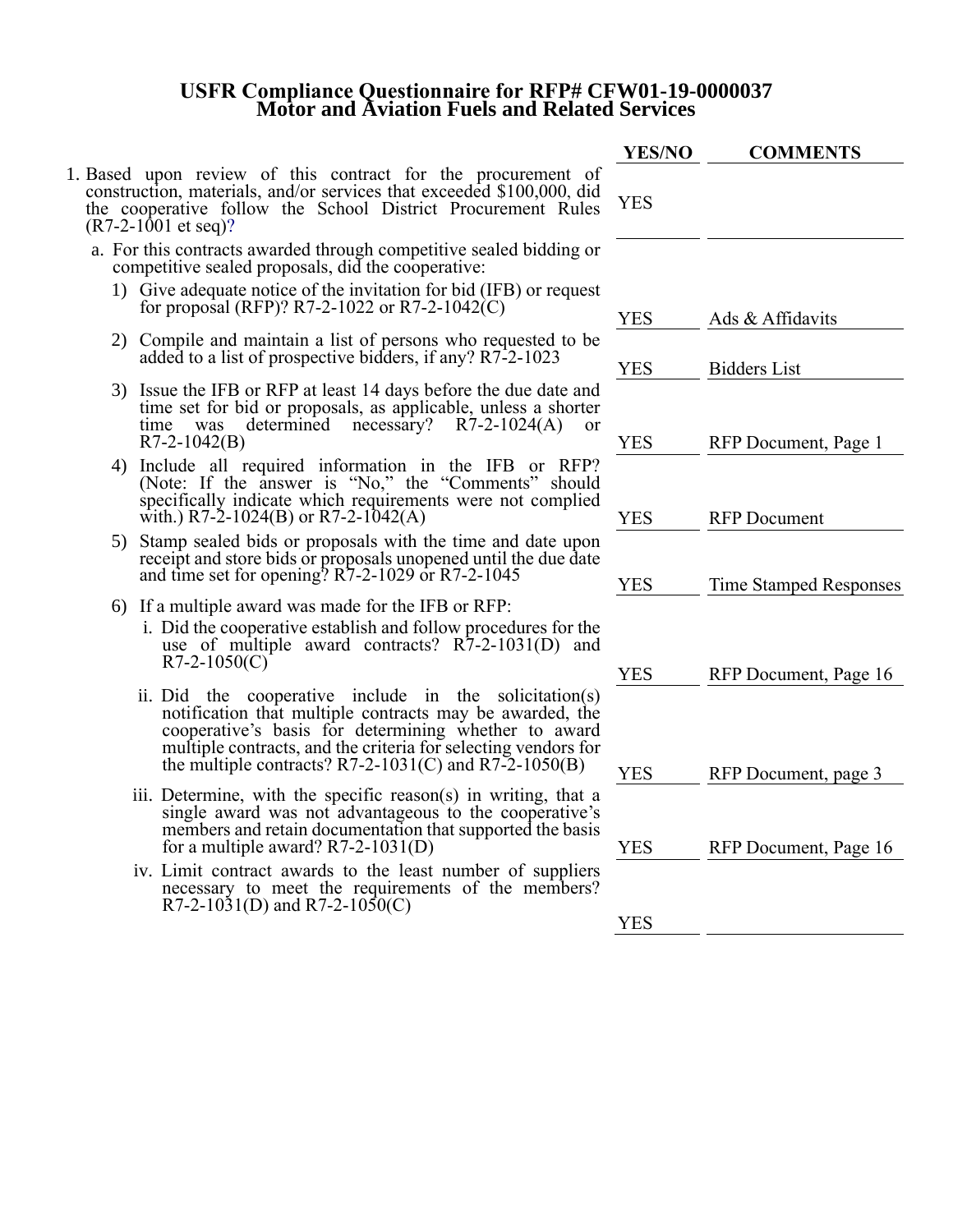- **YES/NO COMMENTS** 7) For contracts where only one responsive bid or proposal was received, determine that the price submitted was fair and reasonable, and that either other prospective offerors had reasonable opportunity to respond or there was not adequate time for resolicitation, and retain documentation that supported the basis for the determination? R7-2-1032 or  $R\overline{7}$ -2-1046(A)(1) N/A b. For this contract awarded through competitive sealed bidding, did the cooperative award the contracts to the lowest responsible and responsive bidder whose bid conformed, in **all** material respects, to the requirements and evaluation criteria set forth in the IFB? (**Note:** If the answer is "No," the "Comments" should specifically indicate which requirements were not complied with.) R7-2-1031 N/A c. For this contract awarded through competitive sealed proposals, did the cooperative award the contract to the offeror whose proposal was determined, with the specific reason(s) in writing, to be most advantageous to the cooperative's members based on the factors set forth in the RFP and retain documentation that supported the determination? R7-2-1050 YES Recommendation of Contract Award 2. Did the cooperative have signed conflict-of-interest disclosures filed for any employee or nonemployee evaluation committee members? R7-2-1008 and R7-2-1015 YES Evaluation Committee Member Statements 3. If the cooperative used a qualified select bidders list to procure construction services, did the cooperative comply with requirements of R7-2-1101? N/A 4. If the cooperative used construction-manager-at-risk, design-build, or job-order-contracting to procure construction services, did the cooperative comply with the requirements of R7-2-1100 through  $R7-2-1115$ ? N/A 5. If the cooperative procured goods and services using reverse auctions or electronic bidding, did the cooperative comply with the requirements of R7-2-1018, R7-2-1021, or R7-2-1041? N/A 6. For purchases made through the Simplified School Construction Procurement Program, did the cooperative follow the requirements of R7-2-1033? (**Note:** If the answer is "No," the "Comments" should specifically indicate which requirements were not complied with.)  $N/A$ 7. If the cooperative used multi-term contracts for any of the contracts tested in question 1: a. Were the terms and conditions of renewal or extension, if any, included in the IFB or RFP? A.R.S.  $\S 15{\text -}213(K)$  and R7-2-1093 YES RFP Document, Page 3 b. For materials or services and contracts for job-order-contracting construction services that were entered into for more than 5 years, did the cooperative determine in writing, before the procurement solicitation was issued, that a contract of longer
- 8. Did the cooperative prevent additional purchases by new members that would materially change the volume of goods or services estimated in the original solicitation? R7-2-1011

§15-213(K) and R7-2-1093

duration would be advantageous to its members? A.R.S.

N/A

YES